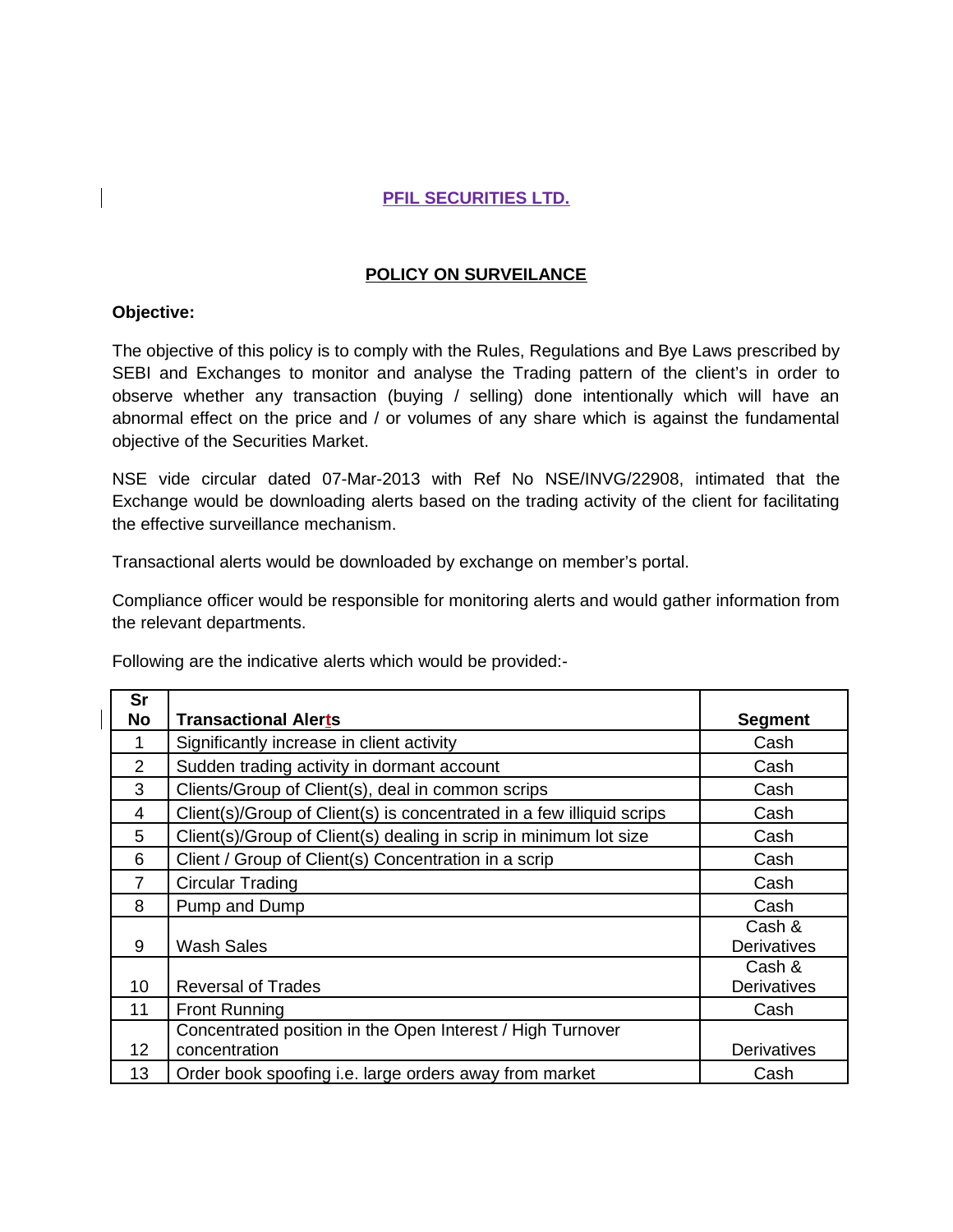\*The above transactional alerts are an indicative list. We may also formulate our own alerts in addition to the above mentioned type of alerts as per the requirement from time to time.

The below mentioned activities will be carried out as per the above mentioned NSE circular.

- **Client(s) Information:** We will carry out the Due Diligence of client(s) on a continuous basis. Further, we will ensure that key KYC parameters of the clients are updated on a periodic basis as prescribed by SEBI and latest information of the client is updated in UCC database of the Exchange. Based on this information we establish groups / association amongst clients to identify multiple accounts / common account / group of clients.
- Analysis: In order to analyze the trading activity of the Client(s) / Group of Client(s) or scrips identified based on the alerts received from the Exchange, we will:

a. Seek explanation from such identified Client(s) / Group of Client(s) for entering into such transactions.

b. Seek documentary evidence such as Bank Statement / Demat Transaction Statement or any other documents to satisfy itself.

1. In case of funds, Bank statements of the Client(s) / Group of Client(s) from which funds pay-in have been met, to be sought. In case of securities, Demat account statements of the Client(s) / Group of Client(s) from which securities pay-in has been met, to be sought.

2. The period for such statements may be at least +/- 15 days from the date of transactions to verify whether the funds / securities for the settlement of such trades actually belongs to the client for whom the trades were transacted.

c. After analyzing the documentary evidences, including the Bank / Demat statement, we will record the observations for such identified transactions or Client(s) / Group of Client(s). In case adverse observations, the same will be reported to the Exchange within 45 days of the alert generation. Extension of the time period from the Exchange will be sought if required.

- **MIS:** A quarterly MIS shall be put up to the Board on the number of alerts pending at the beginning of the quarter, generated during the quarter, disposed off during the quarter and pending at the end of the quarter. Reasons for pendency shall be discussed and appropriate action taken.
- **Responsibility:** The compliance officer is completely responsible for the overall supervision of the surveillance activities and the Designated Directors as well as the Compliance Officer are responsible for the record maintenance and reporting of such activities.